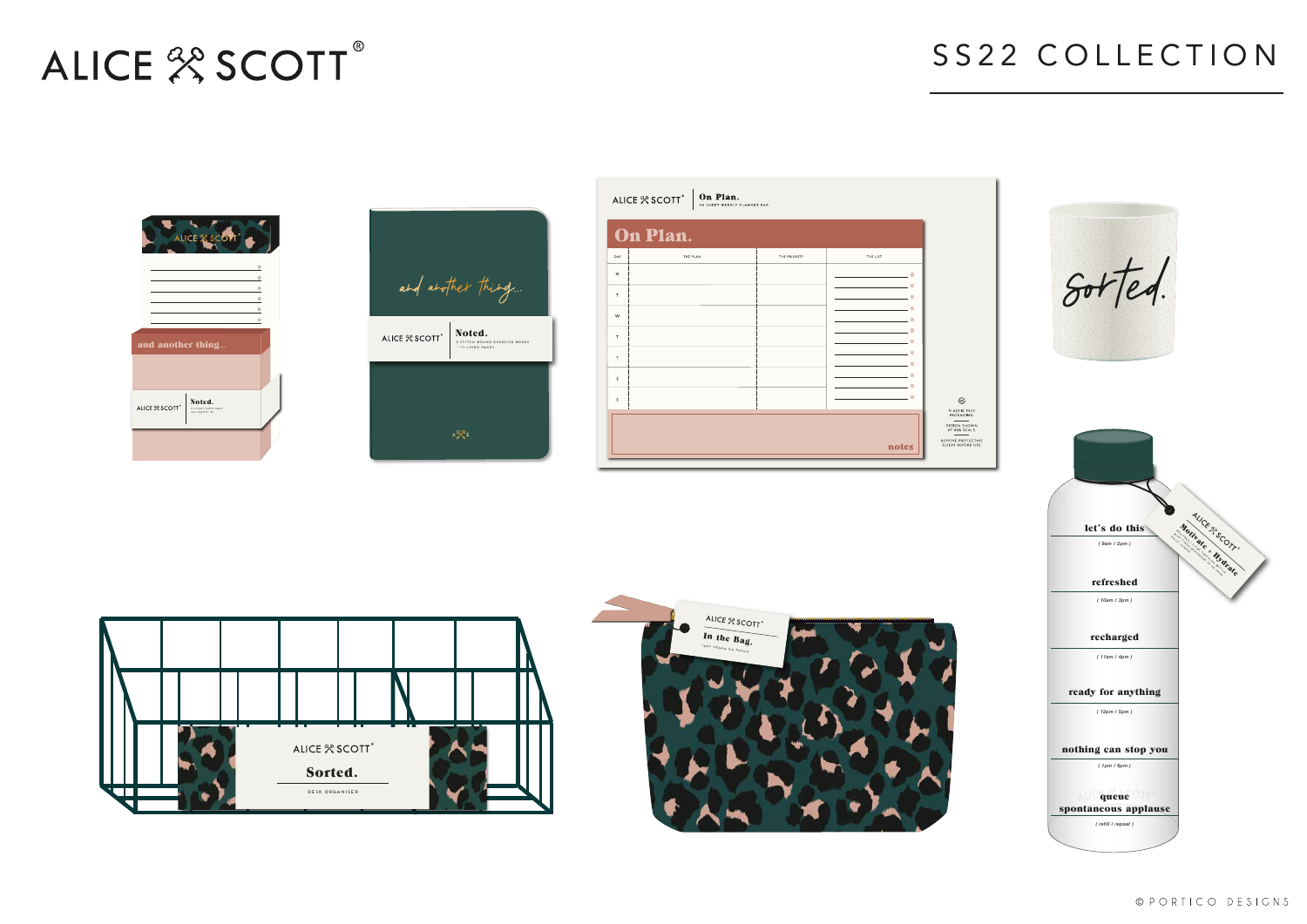Set of two A5 stitch bound exercise books - both wih lined pages

### SS22 COLLECTION

© PORTICO DESIGNS

# ALICE<sup>22</sup> SCOTT®



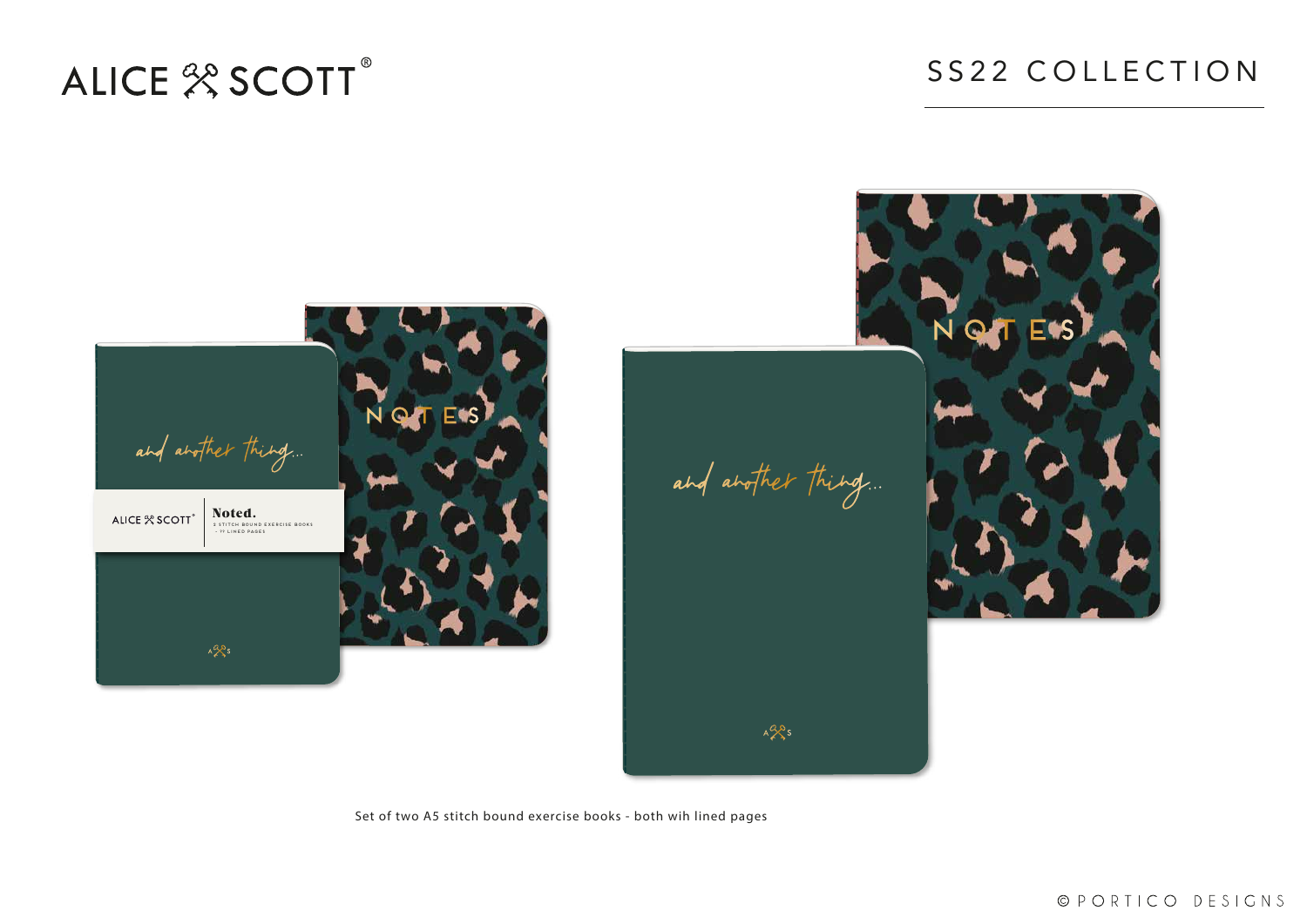# ALICE<sup>28</sup> SCOTT®

### On Plan

|                                                                             | <b>UAR A AVGARU</b> |              |          |
|-----------------------------------------------------------------------------|---------------------|--------------|----------|
| DAY                                                                         | THE PLAN            | THE PRIORITY | THE LIST |
| $\mathsf{M}% _{0}^{\prime}=\mathsf{M}_{0}^{\prime}=\mathsf{M}_{0}^{\prime}$ |                     |              |          |
| $\top$                                                                      |                     |              |          |
| W                                                                           |                     |              |          |
| $\top$                                                                      |                     |              |          |
| $\mathsf F$                                                                 |                     |              |          |
| $\mathsf S$                                                                 |                     |              |          |
| $\mathsf S$                                                                 |                     |              |          |
|                                                                             |                     |              |          |
|                                                                             |                     |              | notes    |

#### **PAD**

### SS22 COLLECTION

| THE LIST                                                                                                                                                         |                                                                                                        |
|------------------------------------------------------------------------------------------------------------------------------------------------------------------|--------------------------------------------------------------------------------------------------------|
| and the contract of the contract of<br>a a<br>m.<br>r.<br>n.<br>m.<br>H.<br>H.<br>a a<br>a s<br>the control of the control of<br>a s<br><u> 1999 - Jan James</u> | $\odot$                                                                                                |
| notes                                                                                                                                                            | PLASTIC FREE<br>PACKAGING.<br>DESIGN SHOWN<br>AT 80% SCALE.<br>REMOVE PROTECTIVE<br>SLEEVE BEFORE USE. |

© PORTICO DESIGNS

Design changed to a more appropriate daily sheet design with 'On Plan' caption

Pad size increased to 30 x 22cm

**On Plan.**<br>54 SHEET WEEKLY PLANNER PAD ALICE <sup>2</sup> SCOTT<sup>®</sup> On Plan. THE PLAN THE PRIORITY DAY  $M$  $\tau$ 

| T |  |
|---|--|
| F |  |
| S |  |
| S |  |
|   |  |
|   |  |
|   |  |

#### **BELLY BAND**

 $W$ 

Full paper wrap, protective belly band. Covers full pad and wraps and seals on the back. Design of the pad visualised on the front of the wrap band.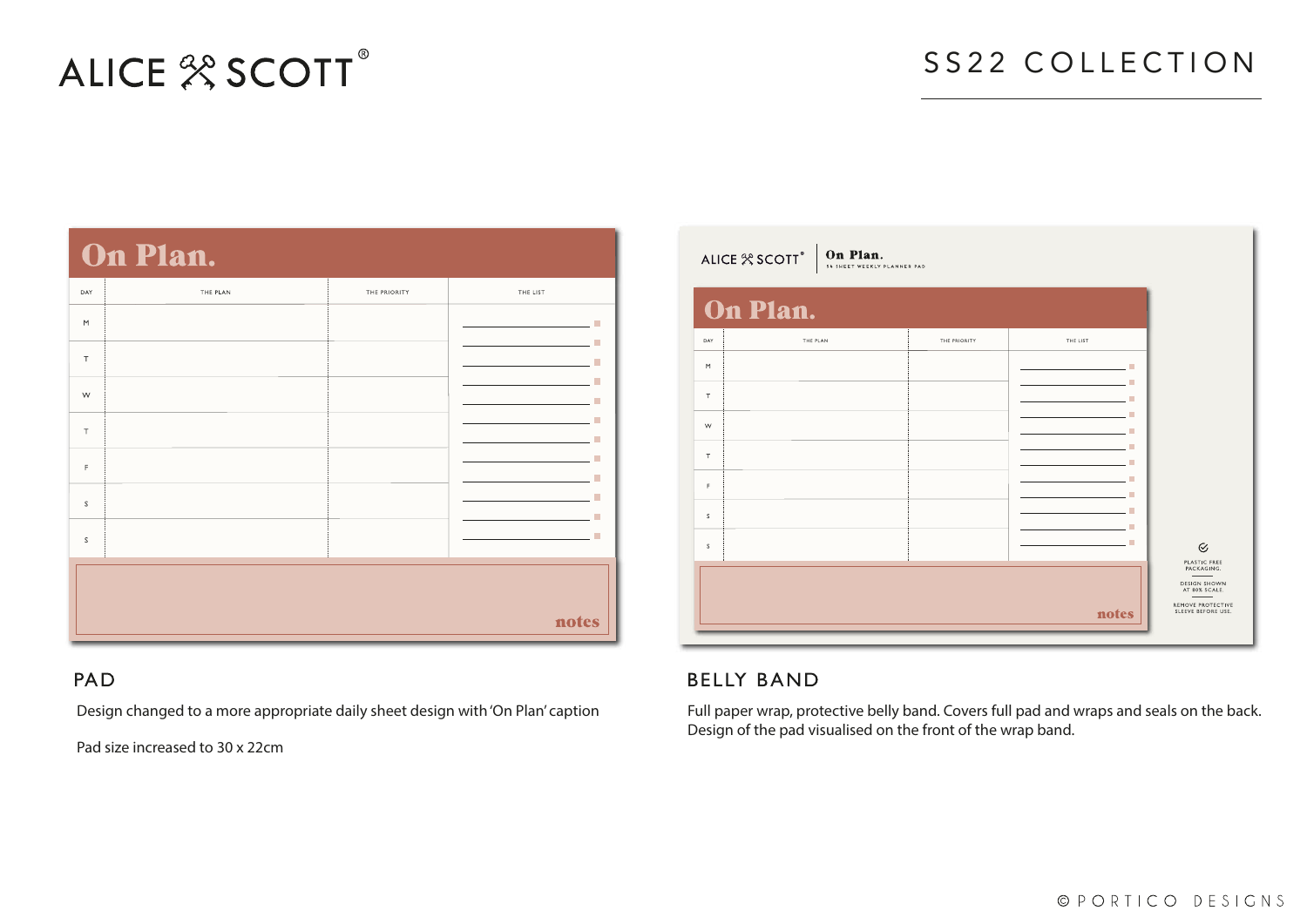# ALICE<sup>28</sup> SCOTT®



Zip Pouch approx size: 24 x 17 x 3cm

### SS22 COLLECTION



Set of 2 Pads To do Lists and Sq. sticky notes

foil to top sheet only. gold colour on sheets underneath

© PORTICO DESIGNS